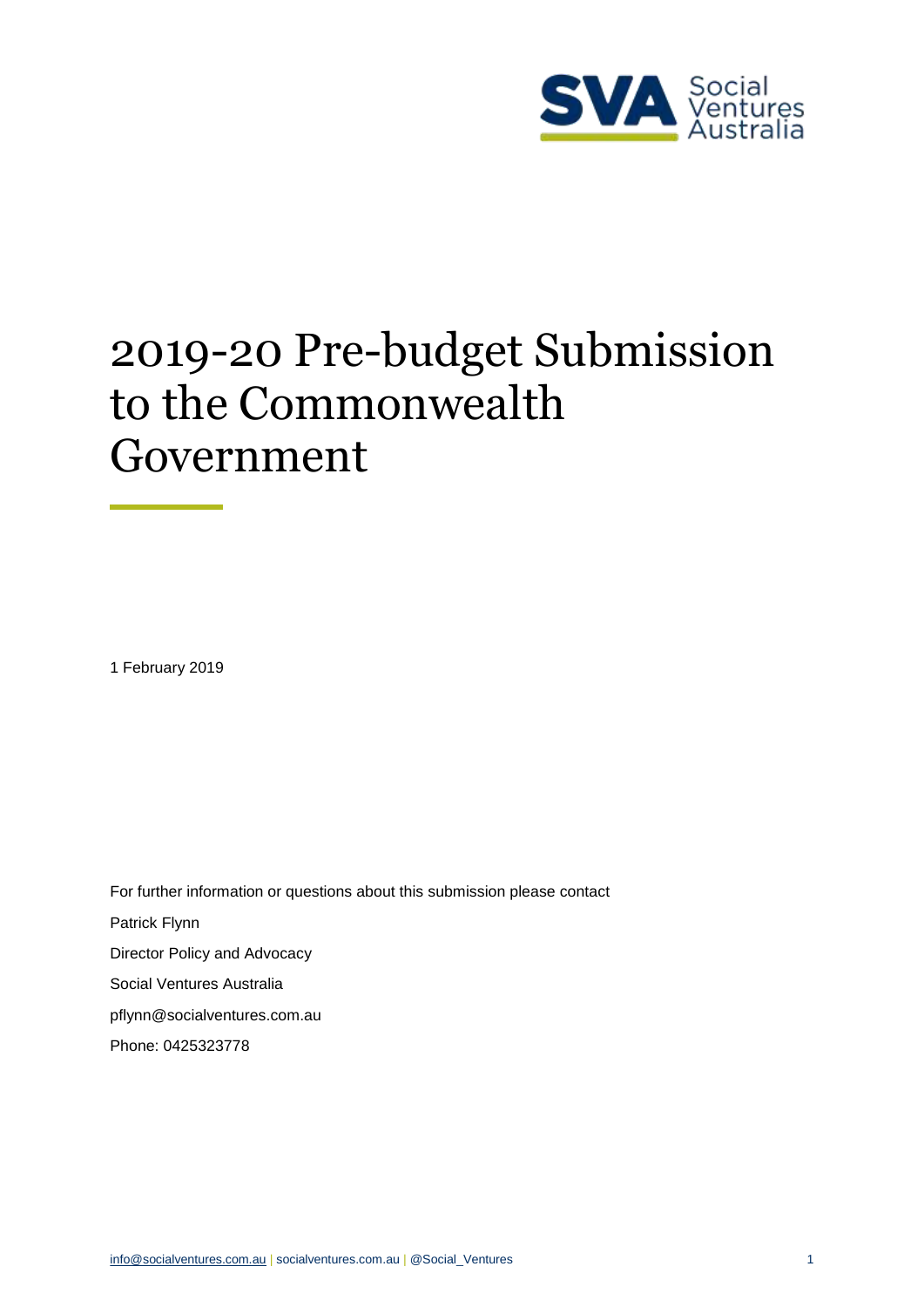

# Executive summary

Australia has experienced more than 20 years of continuous economic growth and increased investment in health, education and social services and yet many Australians continue to experience poverty and exclusion.

Social Ventures Australia (SVA) is a non-profit that works with partners to alleviate disadvantage – to create an Australia where all people and communities thrive.

We influence systems to deliver better social outcomes for people by learning about what works in communities, helping organisations be more effective, sharing our perspectives and advocating for change. We focus on keys to overcoming disadvantage including great education, sustainable jobs, stable housing and appropriate health, disability and community services.

Based on our experience, SVA is recommending a series of modest, targeted investments by the Commonwealth Government – in education and impact investing - which the evidence suggests will increase the social impact of existing government spend and extend the reach of programs which have been shown to improve the wellbeing of Australians.

SVA notes that there are a range of other reforms including improvements to universal services, income support and labour market programs that are essential to reduce disadvantage and social inequality in Australia. This submission proposes targeted investments where SVA has direct experience and that are likely to yield significant social impact in the medium term.

SVA recommends the Commonwealth Government pursue the following new initiatives:

## **Education**

- Fund an **Australian Education Evidence Broker** to drive evidence-informed policy and practice in Australian schools in line with commitments in the National School Reform Agreement, through an endowment of \$150.1 million.
- Create a dedicated **leadership network for regional, rural and remote schools** to identify, foster and spread best practice teaching and learning, at a cost of \$7.5 million over four years.

#### **Impact investing**

- Establish new **mechanisms to engage government in social impact investing**, including a Minister for Social Impact Investing, and an Office of Social Impact Investing, at a cost of \$1.1 million per year.
- Expand the existing Sector Readiness Fund for social enterprises to include a **Contract Readiness Fund** of \$5 million over four years to support social enterprises to meet growing demand for social procurement.
- Create an **Outcomes Fund** to support the development of Social Impact Bonds (SIBs) and other 'pay for success' mechanisms in Australia, with an investment of \$20 million.

SVA's view is that the initiatives proposed are modest investments in the context of the Commonwealth budget, are based on sound evidence, and have the potential to improve social outcomes, prosperity and inclusiveness for Australians as well as increasing the social impact of the Commonwealth Government.

SVA would welcome further discussions about the rationale and proposed funding measures for any of the initiatives.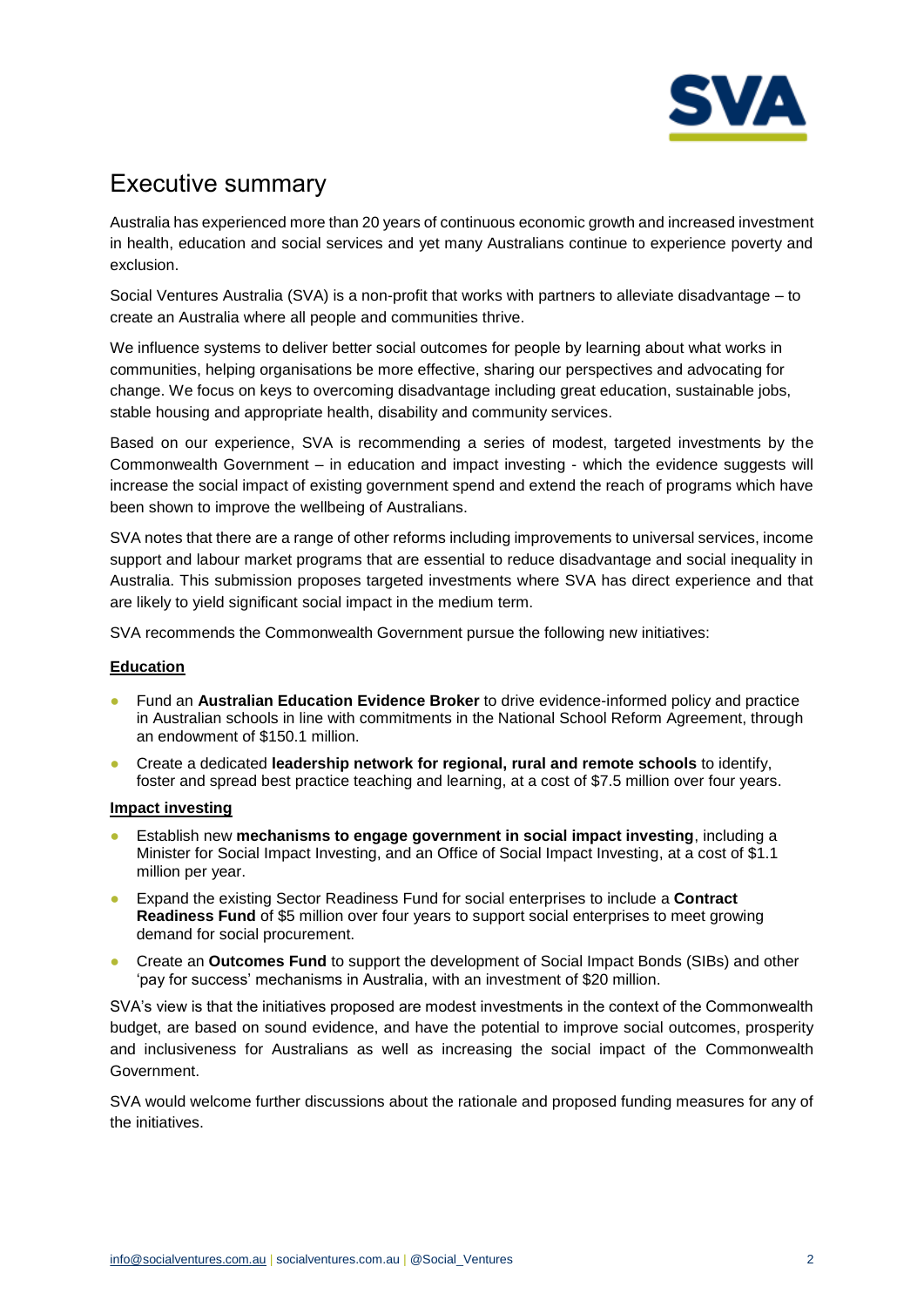

# Australian Education Evidence Broker

# **Recommendation:**

That the Commonwealth Government fund an Australian Education Evidence Broker (the Broker) in line with the commitments by both State and Commonwealth Governments in the National Schools Reform Agreement.

An Australian Education Evidence Broker will fill a gap within our education system to drive evidence informed practice and policy. SVA looked at international systems and created *Evidence for Learning* (E4L) three years ago to pilot an Evidence Broker in Australia. Having proved the model, a solution is now needed at scale.

Based on our experience and the experience internationally, SVA recommends a Commonwealth investment of \$150.1 million for an Australian Education Evidence Broker. <sup>1</sup> An open tender to operate the Broker should be conducted and the funding should be provided as an endowment to secure its long-term success and independence. It should be able to accept funding from States, Territories and philanthropists for commissioned work.

The Broker would fulfil the following functions:

- Collate and synthesise international education evidence
- Assess strength and quality of evidence of existing and new programs
- Commission high quality research trials and translations in line with nationally agreed research priorities
- Develop teaching practice guides of high-impact interventions
- Stimulate demand within teaching profession for high quality evidence.

## **Rationale:**

Australia should aspire to an education system where children have an equal opportunity to access high quality education and to develop the skills and knowledge to be able to participate fully in the community, regardless of their background. This requires improvements in both the formal learning environments (early learning, schools, TAFEs, tertiary education) and in home and community environments; which have both been shown to have a profound impact on educational attainment.

With the Commonwealth committing an extra \$23 billion over 10 years for 'needs based' funding for schooling, it is imperative that this money is spent on things that make the biggest difference to learning, and that those things are implemented properly within the system.

To achieve these goals, Australia needs a more effective system to generate and apply evidence in education so that higher impact approaches are more frequently adopted and lower impact approaches are more quickly retired. This will lead to better education outcomes for all Australian students.

In comparison to health research in Australia, education research currently lags well behind both in absolute and relative terms.<sup>2</sup> Education research attracts \$470 million per year, or around 0.5% of expenditure, in comparison to more than 5% of investment in health.

<sup>1</sup> This funding would support the Broker's operations for 10 years. Our recommendation is that the funding be provided as a one-off endowment. See p6 for details.

<sup>2</sup> Productivity Commission (2016), *Inquiry into the National Education Evidence Base, Report no. 80*, p214 <http://www.pc.gov.au/inquiries/completed/education-evidence/report>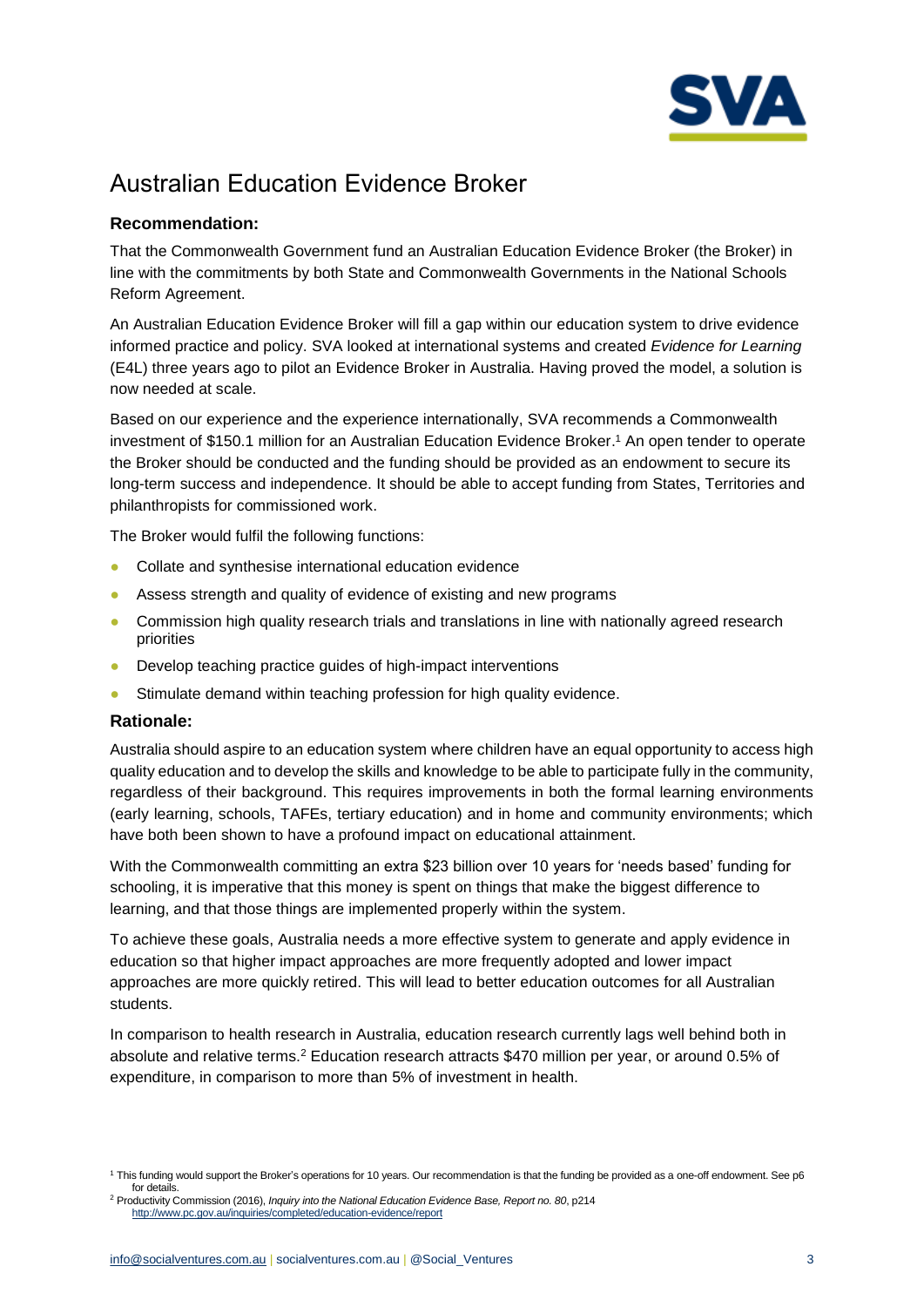

The Commonwealth Government has already committed to improving the use of evidence in education, including the creation of an Evidence Broker, following the recommendations of several independent inquiries.

Reform 7 in the National Schools Reform Agreement commits the Commonwealth, State and Territory Governments to create:

*"An independent national evidence institute to inform teacher practice, system improvement and policy development: Establishment of an independent national evidence institute to undertake research on what works in improving school outcomes and the translation of this research into practical resources for use by schools and teachers."*<sup>3</sup>

In its policy statement, *Quality Schools, Quality Outcomes* (QSQO), the Commonwealth Government has stated that it intends to focus investment in programs and policies which evidence demonstrates will improve student outcomes. The previous Commonwealth Minister for Education stated that "*There's an urgency to make sure that every dollar we have is not only distributed fairly and equitably, it is also used as effectively and efficiently on […] evidence-based reforms […] and in pursuit of evidence." 4*

The Productivity Commission *Inquiry Report on the National Education Evidence Base* also recommended that top-down and bottom-up approaches should work together to adopt and apply evidence to education policy and teaching practices in order to drive a better allocation of resources and improved outcomes.<sup>5</sup>

To achieve this, the Commission highlighted the need for a body to conduct the 'bottom-up' evidence functions currently missing in the education system, that is a national Evidence Broker.

In 2017, the *Review to Achieve Educational Excellence in Australian Schools,* chaired by Mr David Gonski AC, (the 'Gonski Review') was established to:

- "*provide advice on how … extra Commonwealth funding should be used by Australian schools and school systems to improve school performance and student achievement.*
- *examine evidence and make recommendations on the most effective teaching and learning strategies and initiatives to be deployed.*
- *'provide advice on related institutional or governance arrangements to ensure the ongoing identification and implementation of evidence-based actions to grow and sustain improved student outcomes over time." 6*

The Gonski Review report, released in March 2018 followed the Productivity Commission report in concluding that the government should:

"*Establish an independent institution to coordinate the strategic development of a national research and evidence base through the sourcing and generating of research, and the synthesising and promotion of educational evidence that can be easily accessed and implemented to improve student outcomes." 7*

The Commonwealth Government has endorsed the report's recommendations. 8,9

<sup>3</sup> Australian Government (2018) *National Schools Reform Agreement – Fact Sheet* Commonwealth of Australia. [https://www.education.gov.au/national](https://www.education.gov.au/national-schools-reform-agreement-fact-sheet)[schools-reform-agreement-fact-sheet](https://www.education.gov.au/national-schools-reform-agreement-fact-sheet)  <sup>4</sup> Birmingham, S (2016) *Speech to ACEL Conference* <https://www.senatorbirmingham.com.au/speech-at-acel-2016-conference/>

<sup>5</sup> Productivity Commission (2016) *op. cit.*

<sup>6</sup> Australian Government (2017) *Quality Schools: Review to Achieve Educational Excellence in Australian Schools Terms of Reference* <https://docs.education.gov.au/system/files/doc/other/tors.pdf>

<sup>7</sup> Australian Government (2018) *Through Growth to Achievement: Report of the Review to Achieve Educational Excellence in Australian Schools* Recommendation 23 [https://docs.education.gov.au/system/files/doc/other/662684\\_tgta\\_accessible\\_final\\_0.pdf](https://docs.education.gov.au/system/files/doc/other/662684_tgta_accessible_final_0.pdf)

<sup>8</sup> Commonwealth of Australia (2018) *Budget 2018-19, Budget Strategy and Outlook* Statement 1, p27

<sup>9</sup> Commonwealth of Australia (2018) *Portfolio Budget Statements 2018–19 Education and Training Portfolio*, p10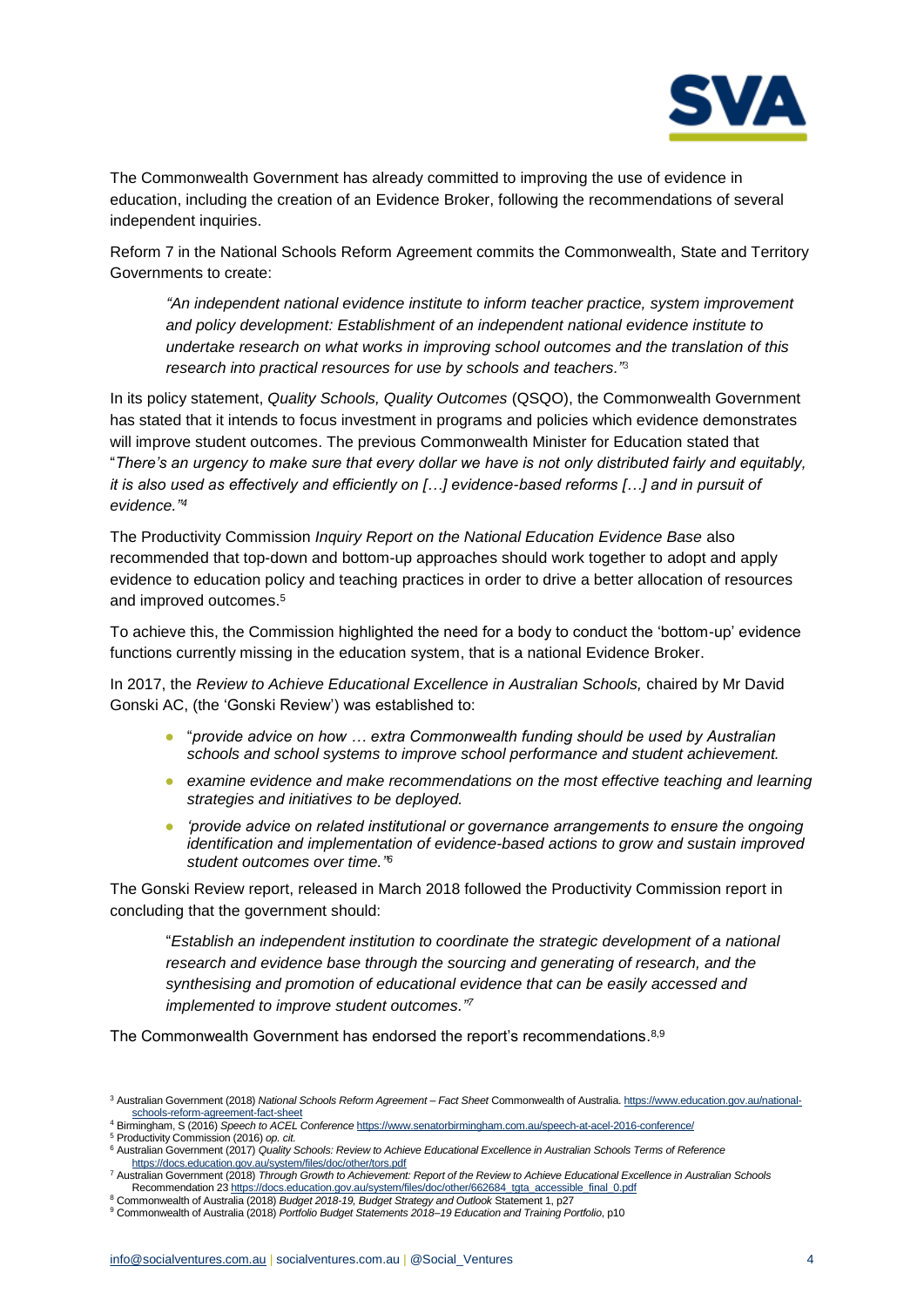

There is now strong agreement across tiers of government and the political spectrum of an immediate need to fund and establish an education evidence Broker.

Australia can learn from overseas examples of how other national policy makers have sought to ensure the most effective practices are adopted within a decentralised school system.

The *Education Endowment Foundation* is an evidence 'broker' to the English education system. It supports teachers and senior leaders by providing free, independent and evidence-based resources that improve practice and boost learning. Evidence of what works to improve teaching and learning is generated through rigorous trials – up to the standards of medical testing such as randomised control trials - of promising but untested programmes and approaches. Schools are then supported across the country in using evidence to achieve the maximum possible benefit for young people.<sup>10</sup>

EEF reports suggest this has:

- Been cost effective for pupils taking part in trials, with a lifetime gain valued at three times the cost of delivering and evaluating the programs; and
- Led to increased evidence informed practice (two in three school leaders use the EEF Teaching & Learning Toolkit; one in three schools is now involved in research).<sup>11,12</sup>

While it cannot be solely attributed to the EEF, attainment gaps between students from high and lowincome families have reduced by 23 per cent in primary and 14 per cent in secondary schools. Through the EEF's new partnerships in Latin America, the Toolkit has been adapted and translated into Spanish and Portuguese and the EEF is in discussions with other countries in Europe and Asia to further expand an international education evidence network.

Social Ventures Australia established *Evidence for Learning* (E4L), to adapt the UK's EEF model to the Australian federation and test it at small scale.

E4L built on the work of the EEF by raising philanthropic funding to add Australasian research and making the assets freely available and promoted nationwide. The EEF is a founding partner and E4L is now the exclusive Australian licensee and agent of all their resources and assets.

E4L currently works collaboratively with multiple governments, agencies, professional associations, networks and schools. It is actively sharing evidence about effective approaches by providing free, online summaries of global evidence through the Teaching & Learning Toolkit aligned to improvement strategies for Australian school systems.<sup>13</sup>

E4L is also supporting the creation of new rigorous evidence by commissioning randomised controlled trials of programs in schools through its Learning Impact Fund.<sup>14</sup> This includes the trial of the Resilient Families program in Victorian schools, and the MiniLit program in NSW government schools. To drive the use of evidence, E4L is supporting schools to use evidence in their professional decision-making through the development of Australian practice guides and events like the Evidence Exchange.<sup>15</sup>

## **Proposal:**

A national Broker which focusses on generating, sharing and promoting use of educational evidence is fundamental to supporting the sector to methodically improve educational outcomes and improve Australia's 'learning productivity'.

<sup>&</sup>lt;sup>10</sup> Se[e https://educationendowmentfoundation.org.uk/about/](https://educationendowmentfoundation.org.uk/about/) for further information

<sup>11</sup> National Audit Office UK (2015) *Funding for disadvantaged pupils* https://www.nao.org.uk/wp-content[/uploads/2015/06/Funding-for-disadvantaged](https://www.nao.org.uk/wp-content/uploads/2015/06/Funding-for-disadvantaged-pupils.pdf)[pupils.pdf](https://www.nao.org.uk/wp-content/uploads/2015/06/Funding-for-disadvantaged-pupils.pdf)

<sup>12</sup> Education Endowment Foundation (2016) *The EEF at 5*

[https://educationendowmentfoundation.org.uk/public/files/Publications/5th\\_Anniversary\\_Brochure\\_Final.pdf](https://educationendowmentfoundation.org.uk/public/files/Publications/5th_Anniversary_Brochure_Final.pdf)

<sup>13</sup> Se[e http://evidenceforlearning.org.au/the-toolkit/](http://evidenceforlearning.org.au/the-toolkit/) for further information

<sup>14</sup> Se[e http://evidenceforlearning.org.au/lif/](http://evidenceforlearning.org.au/lif/) for further information <sup>15</sup> Se[e http://evidenceforlearning.org.au/evidence-exchange-2016/](http://evidenceforlearning.org.au/evidence-exchange-2016/) for further information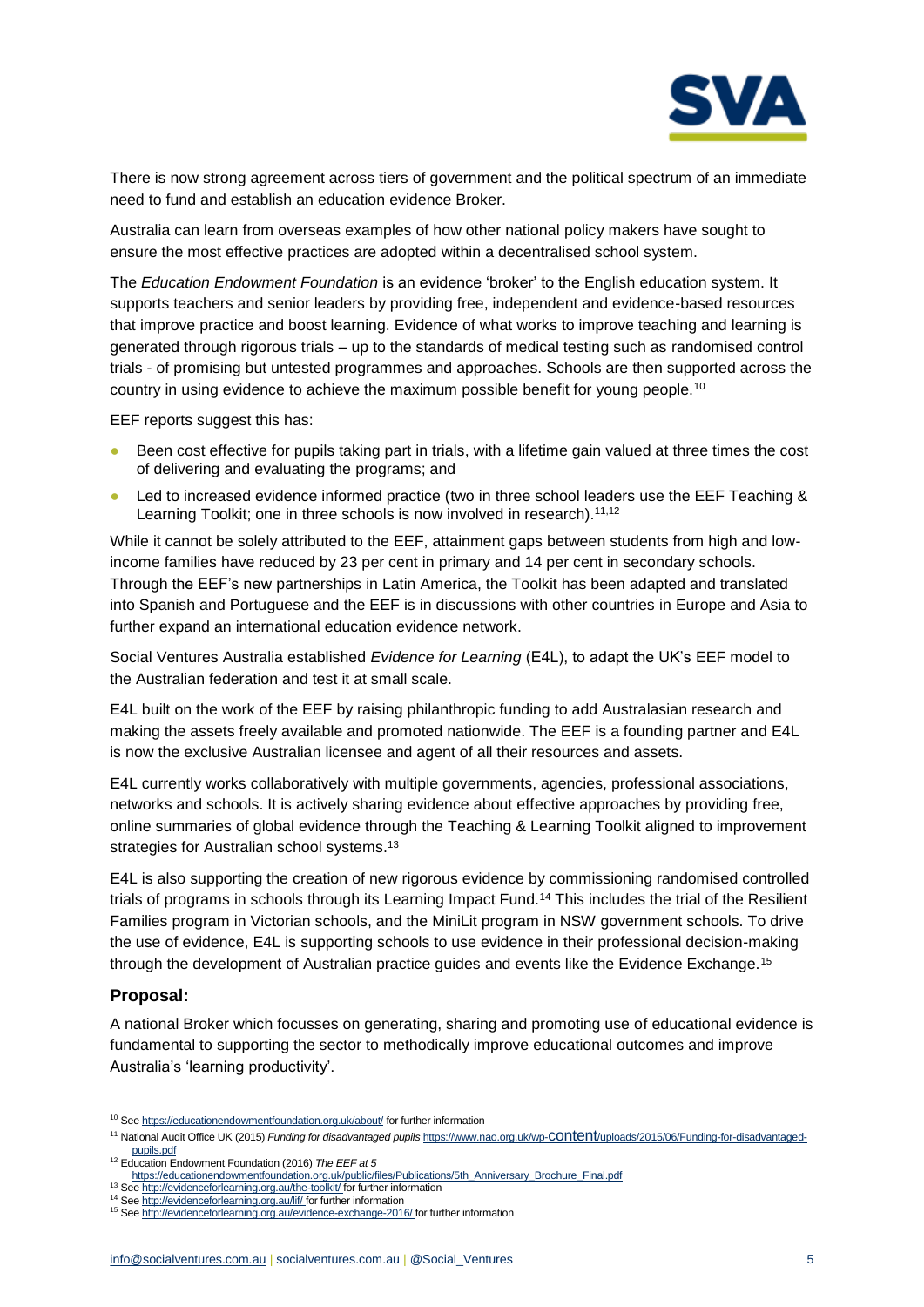

Establishing a single national body is a more efficient approach than having each sector and state attempt to marshal these resources separately, and the Commonwealth Government is uniquely positioned to facilitate this.

Additional benefits of a national body accrue through sharing evidence across jurisdictions, conducting larger scale and more statistically significant studies, and testing more approaches concurrently to speed up the innovation cycle.

To achieve this, a new organisation is needed, namely an Australian Education Evidence Broker. The Broker will report publicly on what international and local evidence demonstrates will improve learning outcomes; conduct high quality trials of promising programs; and produce teaching support resources to increase the adoption of evidence-based practices in schools.

Consistent with the findings of the Gonski Review, the Broker should synthesise the current international **Knowledge Base,** publish independent **Program Reviews,** manage a **Trials Fund,**  develop **Practice and Implementation Guides** for educators, and support **Evidence Networks** to help schools mobilise evidence**.** 

The review panel also recommended nine principles to inform the design of this new institution. The Review suggested it should be: **Independent**, **Collaborative,** foster **Evaluative** thinking and practice**,**  a **Promoter and Commissioner** of research and the findings; a **Capacity Builder; Dynamic** to respond to the changing environment**; Future-focused; Responsive** to the needs of system and educators; and **Innovative** in testing new programs and approaches.

While E4L has demonstrated how an adapted model of the EEF can work in the Australian context, there is a need for a permanent, scaled evidence Broker in the national education architecture to realise the goals of federal and State governments, the Gonski Review, and the National Schools Reform Agreement.

None of the existing national education institutions (AITSL, ACARA or ESA) have the current capability or the mandate to determine 'what works in schools' (through *empirical evidence generation*) nor the ability to ensure that evidence-based practices are adopted and implemented with fidelity in schools (*supporting evidence use by teachers and school leaders)* and to do so at scale*.* 

Without this capability, it is not possible to see how the Commonwealth Government can ensure its significant investments in education are directed to evidence-based approaches that improve school performance and student attainment.

Some State governments and other education sector organisations have invested in developing some of these evidence capabilities, but they are inconsistent. Smaller States are unlikely to be able to afford to create a stand-alone evidence function. The Broker's design, funding and governance is intended to complement not replicate existing assets.

## **Funding, costs and governance:**

The estimated budget for the Broker (including establishment costs in year 1, and recurrent operational costs) is \$150.1 million over 10 years.

The Broker's greatest impact will be achieved if the Commonwealth 'pump-primes' the entity to send a signal to researchers, policy makers, school leaders and system leaders of the need to engage in evidence informed practice at scale to create cultural change within the school system.

To ensure its independence, the best funding model for the Broker would be as an endowment. There is precedent for this approach – the Commonwealth and Victorian governments jointly founded the Grattan Institute with an endowment, to ensure that its research agenda was, and was seen to be, independent of the views of any particular government. The EEF was also established by the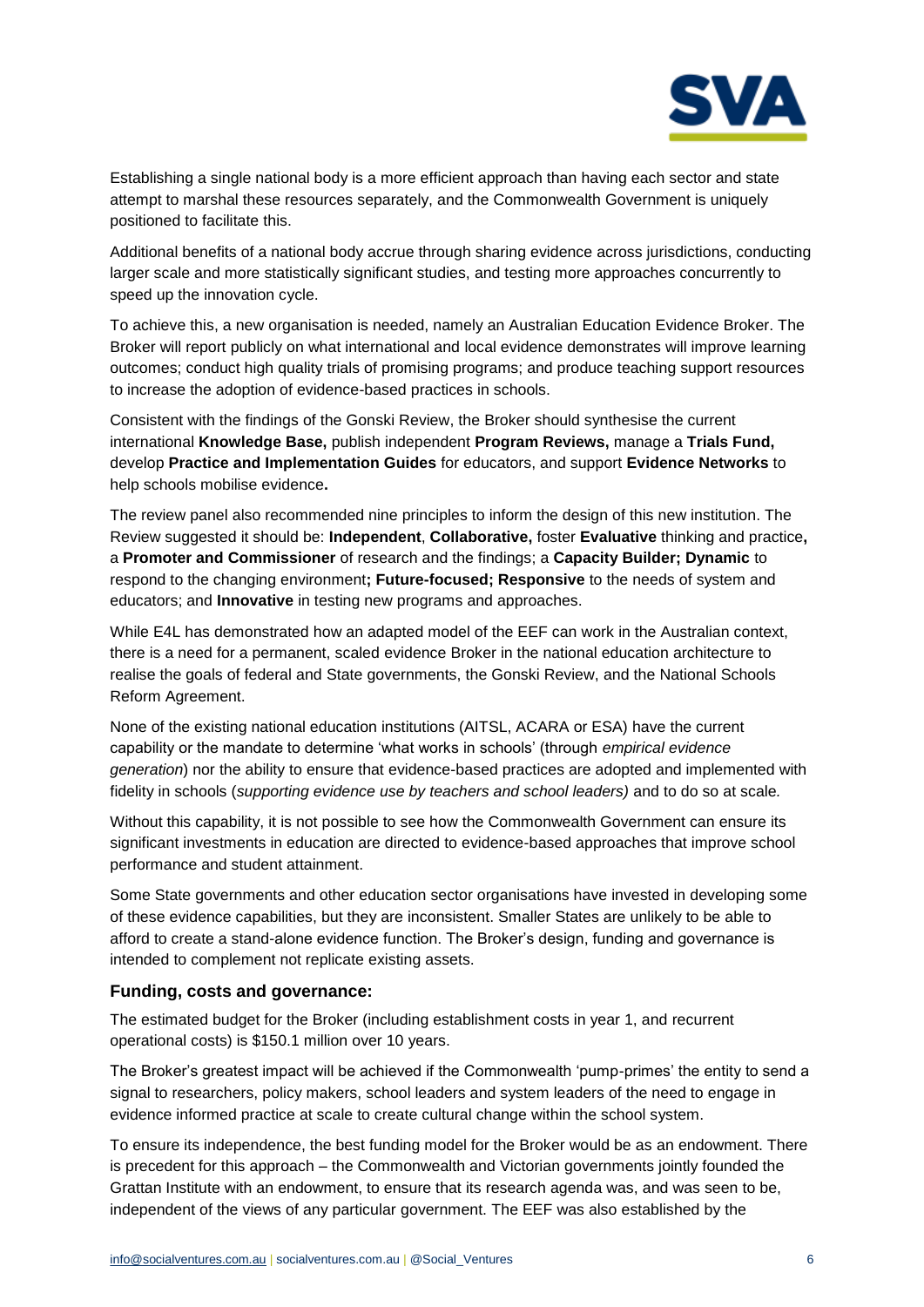

Cameron government in England through an endowment. Long term funding certainty could also be achieved through recurrent budget expenditure.

Table 1 provides an indication of scale and costs of the Broker's activities, based on scaling the costs of the EEF relative to the size of the Australian education sector. If, as recommended in this submission, the funding is provided as an endowment, the full cost to the Commonwealth budget would occur in year 1.

|                                   | <b>Evidence Broker</b> | <b>England Comparison</b> |              |
|-----------------------------------|------------------------|---------------------------|--------------|
|                                   | (10 Years)             | EEF                       | EEF          |
|                                   |                        | (In 2017)                 | $(10$ Years) |
| # Schools Engaged                 | 7,760                  | 7.670                     | 15,250       |
| % Schools Engaged                 | 82%                    | 32%                       | 64%          |
| <b>Total Schools in Country</b>   | 9,414                  | 24,000                    | 24,000       |
|                                   |                        |                           |              |
| National Government (\$m AUD)     | 150.1                  | 216.0                     | 424.0        |
| Philanthropy (\$m AUD) @ 25%      | 37.5                   | 39.1                      | 106.0        |
|                                   |                        |                           |              |
| <b>Toolkit Summaries</b>          | 40                     | 34                        | 40           |
| Program Reviews                   | 225                    |                           |              |
| <b>Research Trials</b>            | 147                    | 145                       | 250          |
| <b>Practice Guides</b>            | 10                     | 3                         | 10           |
| Evidence Networks                 | 67                     | 20                        | 75           |
| (Schools served - 50 per network) | 3,350                  | 1.000                     | 3,750        |

#### **Table 1: Australian Evidence Broker budget and impact compared to EEF**

It should be a requirement in tendering for the Broker to seek additional sources of funding outside of the Commonwealth Government to leverage the initial investment.

State, Territory, Catholic and Independent school systems as well as philanthropists would be encouraged to pay for trials/evaluations within their own school systems and to purchase services and supports for their teachers and principals from the Broker. This will defray the costs and create a 'user pays' mechanism for school systems. As a national body, all reports created by the Broker – including program successes and failures – will be available for use by States and non-government schools and systems.

It is proposed that the Australian Evidence Broker would be established as a public company limited by guarantee, under the *Commonwealth Corporations Act* 2001 and subject to the provisions of the Public Governance, Performance and Accountability Act 2013. The Broker would operate under its own constitution, with decisions made by a skills-based board of directors who are responsible for the governance of the entity. A separate advisory council should be established to enable full and meaningful representation across the school sectors and ensure that Broker is fully engaged with the needs and concerns of school systems, teachers, principals and others.

Further information on potential governance and advisory structures is available on request.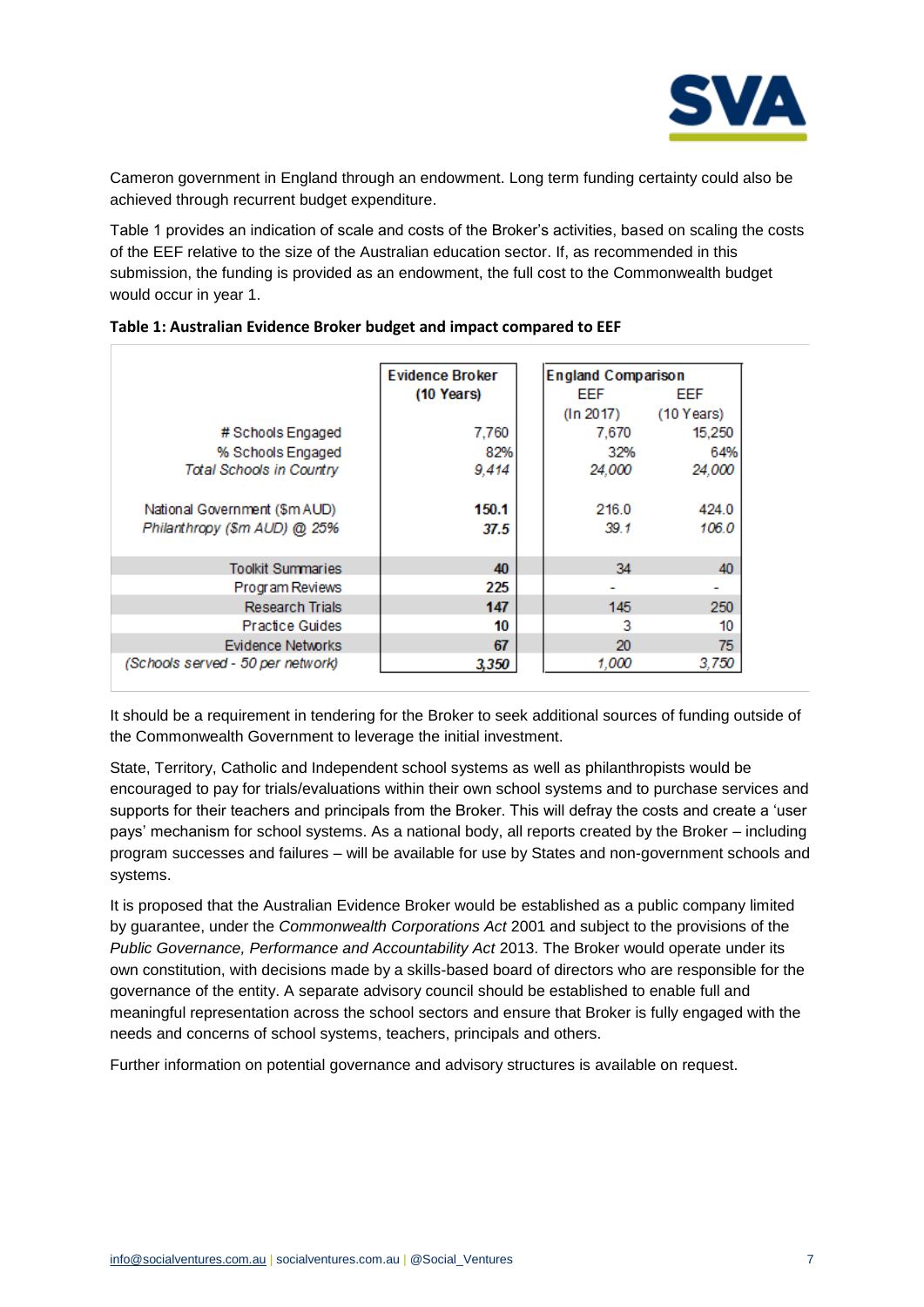

# Leadership network for regional, rural and remote schools

## **Recommendation:**

That the Commonwealth Government invest \$7.5 million to fund a collaborative network of school leaders in regional, rural and remote (RRR) schools. The network would mobilise great practice, strengthen leadership, and build evidence of what works in complex communities. A collaborative network would:

- Connect like-minded school leaders through an intentional and collaborative community of practice.
- Build a clear evidence base of programs and initiatives that are making a difference to students in RRR schools, particularly those experiencing disadvantage
- Increase awareness of innovative approaches that have a proven impact on learning outcomes of students in RRR communities
- Influence school leadership ability to use innovative and evidence-informed approaches that have impacted on learning outcomes.

Importantly, the collaborative network would operate nationally, crossing jurisdictions and mobilising knowledge and practice beyond the networks currently available to RRR schools.

## **Rationale:**

As a cohort, the educational outcomes of RRR students have lagged behind those of metropolitan students for many years. RRR students as a cohort score lower on NAPLAN as well as international tests of school student performance such as PISA and TIMMS. They are less likely to compete Year 12 or equivalent, and to achieve a Bachelor's degree or diploma.<sup>16</sup>

High quality school leadership can be expected to have a significant impact on learning outcomes for RRR students. There are clear challenges in making this a consistent reality in RRR schools, including attraction and retention of high-quality leaders, and effective professional support and development with specific recognition of context for these educators. High quality practice exists currently in some RRR communities, but we lack mechanisms to ensure that this spreads to other communities facing similar challenges.

An intentional network of schools to capture, validate and then mobilise expertise would be an empowering lever in improving practice on a broader scale. The creation of the network could be an effective mechanism to support the development of good practice as well as the translation of this practice into contexts that are remarkably diverse.

A collaborative network of RRR schools would support the Government's goal to improve educational outcomes for RRR students, as identified through the Independent Review into Regional, Rural and Remote Education.<sup>17</sup>

It would also support the specific recommendations of the Review that government should:

- *"Ensure RRR contexts, challenges and opportunities are explicitly included in the selection, preparation, appointment and on-going professional support of educational leaders.*
- *Support RRR communities to implement innovative approaches to education delivery designed to improve education access and outcomes for students living in remote communities."* 18

<sup>16</sup> Halsey (2018) *Independent Review into Regional, Rural and Remote Education – Final Report.* Commonwealth of Australia. <https://www.education.gov.au/independent-review-regional-rural-and-remote-education>

<sup>17</sup> *ibid.* <sup>18</sup> *ibid.*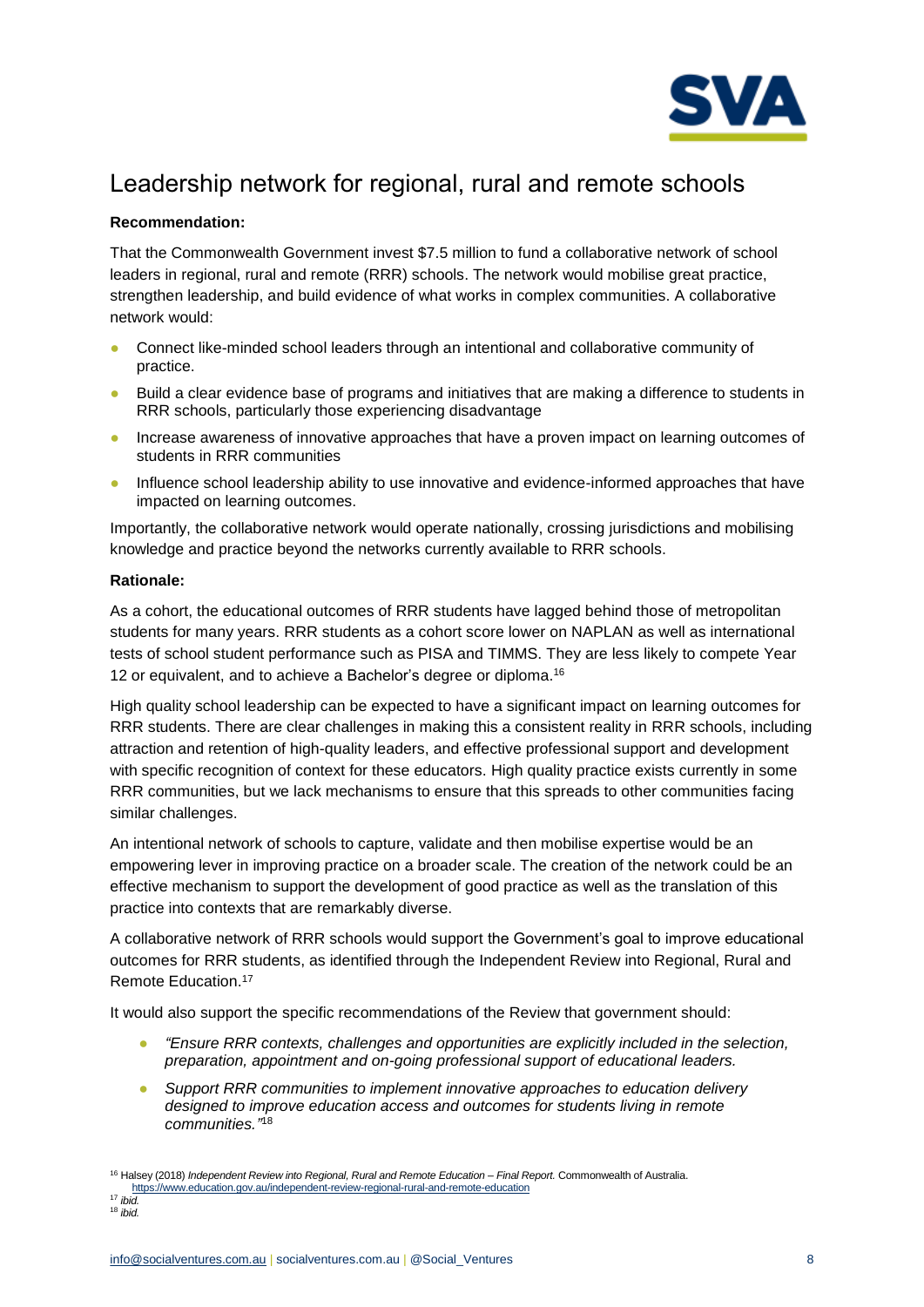

Since 2013, SVA has convened the *Bright Spots Schools Connection (*the *Connection)*, a collaborative network model to support leadership development for improving student outcomes. The model has so far directly benefited 30,000 students from 50 Australian schools. Based on our experience in this initiative, and on extensive consultation with national and international partners, we have found that this model is successful in accelerating change in communities experiencing disadvantage. Our ongoing evaluation indicates a wide range of benefits, including improvements in student achievement and aspiration, and a greater sense of motivation in teachers. We have seen the improvement of teaching practice through a professional support network that sets high expectations, so that current pockets of excellence inform, lead and influence others in their work and practice too. Experience from the *Connection* informs us that great leadership can enable and support consistent quality teaching and learning; poor leadership can disable it.

Evaluation of the 'Star Hubs' program within the *Connection* provided strong evidence that collaborative networks are an effective model of professional learning for school leaders. 93 per cent of participating school leaders reported that they had increased connections with likeminded leaders and 85 per cent reported that their thinking and underlying beliefs had been positively challenged and changed within 12 months. 19

The Commonwealth has a crucial role to play in establishing a national collaborative network, developing a strong national community of educators with a common purpose of advancing education for all Australian students. Although each RRR school exists in a unique context, it shares some common challenges and opportunities with other RRR schools which it may not share with other schools in its own jurisdiction or school system. Only the Commonwealth Government can convene a network that crosses jurisdictional and school system boundaries.

## **Proposal:**

The Commonwealth Government should fund a collaborative network of school leaders in regional, rural and remote schools. A network specifically designed for RRR schools could draw on the experience of the *Bright Spots School Connection*. This model would include a number of core activities, as well as tailored support such as:

- Access to a cluster of schools coordinated by a convenor, who would lead activities for the cluster of schools
- Exposure to the other schools identified as having implemented promising practice, to learn from and network with leaders through quarterly conferences
- Access to the schools through school visits, educator exchanges and shared activities
- Tailored support to enable the schools to translate their learning into concrete, actionable strategies.

Sustained involvement (for example, a three or four year partnership) is a critical success factor when designing professional supports for geographically isolated educators. Not only do RRR students need to be engaged and supported in learning over a sustained period of time, educators also require support in these contexts to build the expertise and quality necessary for consistency of practice at scale.

## **Funding:**

An initial commitment of \$3 million and subsequent commitment of \$1.5 million per year over the forward estimates from the Commonwealth would support 50 core schools in RRR areas. This would reach approximately 300 schools through broader network outreach.

<sup>19</sup> SVA Consulting (2016) *Star Hubs Initiative: 12-month evaluation report*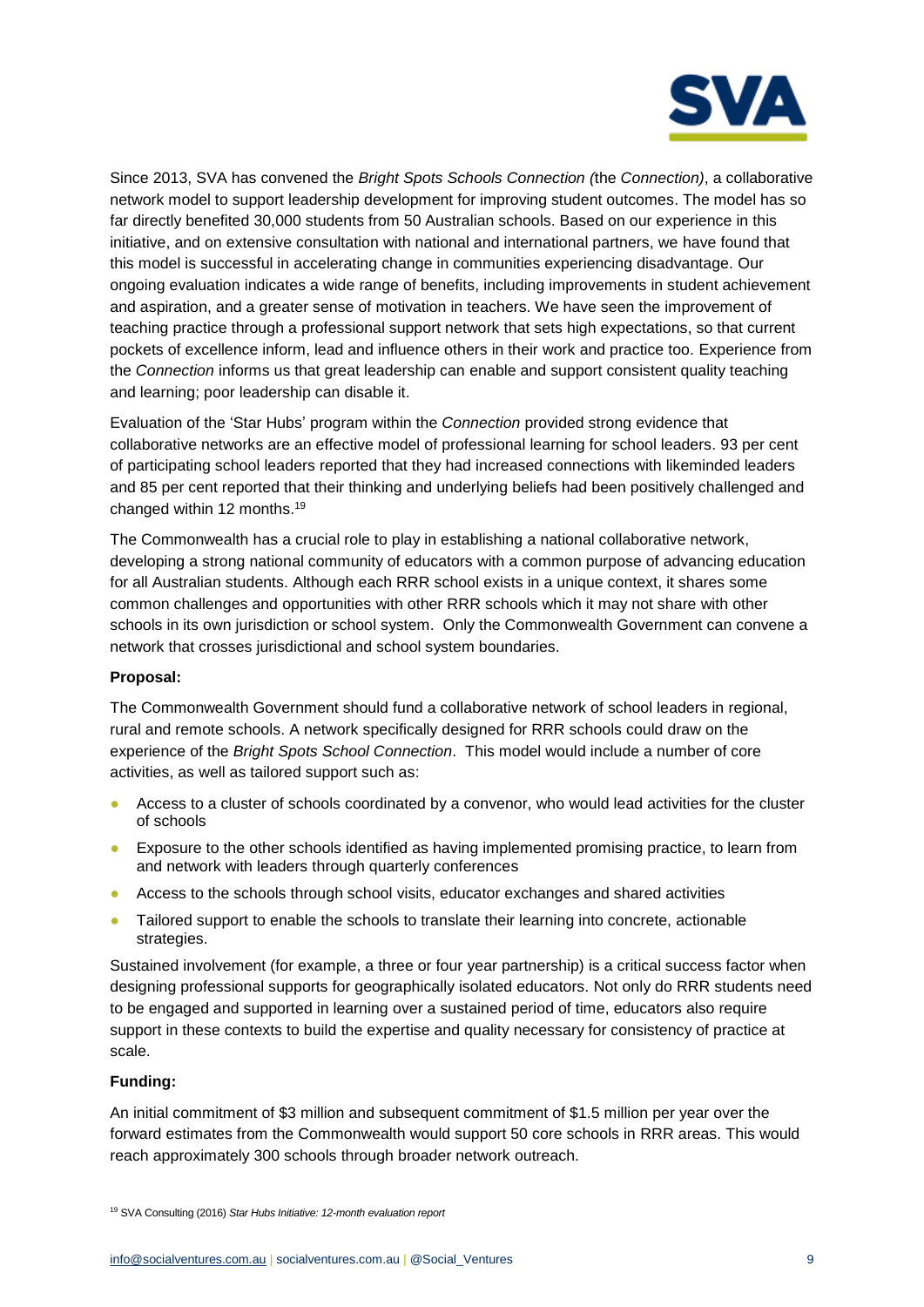

# Impact investing infrastructure

# **Recommendation:**

That the Commonwealth Government appoint a Minister for Social Impact Investing and establish an Office for Social Impact Investment to sit within either the Department of Finance or the Treasury.

# **Rationale:**

Social impact investments (SII) are investments made with the intention of generating positive, measurable social outcomes, alongside appropriate financial returns. SII can take many forms, including, but not limited to, investment in social enterprises, social impact bonds, and social housing and disability housing.

The Australian SII market is on the cusp of a growth phase, and there is a great opportunity for it to mature quickly as long as the right supporting infrastructure and initiatives are in place. An enabling environment, with strong leadership from a host of players including government, is essential to growing the SII market.<sup>20</sup> There is significant evidence, both internationally and from Australia, demonstrating that Government leadership is crucial in developing an efficiently functioning impact investing market.<sup>21</sup>

SVA agrees with the Treasury's 2017 discussion paper on social impact investing that it would be an effective use of resources for the Commonwealth Government to create an enabling environment to encourage more private capital into social impact investing; as well as provide funding or co-funding for capacity building, outcomes payments, and data and measurement tools, which will deliver better social outcomes for the Australian people.<sup>22</sup>

# **Proposal:**

- Appointment of a Minister for Social Impact Investing
	- A Minister with responsibility for Social Impact Investing, within the treasury and finance portfolio, to ensure appropriate exposure for SII policy to generate cross-portfolio support.
	- Responsibility for SII should be allocated to the Treasurer, Assistant Treasurer, or Minister for Finance.
- Establish an Office for Social Impact Investment to sit within the Treasury or Department of Finance
	- Experience both in Australia and abroad suggests that a central point of coordination, usually within or associated within a central agency, is essential to coordinate SII across government.
	- Involvement from an agency with a whole of government remit is important given the complexities in calculating both the costs and the potential outcomes across Government departments of SII, including the need for access to, and understanding of, various data sets.
	- As the market grows, there is also a need for new approaches to data and impact measurement in SII, which a co-ordinating office within government would be well-placed to facilitate.
	- Impact investors and intermediaries also need a central point of contact for origination of new kinds of transactions with the Commonwealth and to provide a central point to provide advice and feedback on ways to remove barriers to new investments.
- <sup>20</sup> Addis, Bowden and Simpson (2014) *Delivering on Impact*. Impact Investing Australia[. http://gsgii.org/reports/delivering-on-impact/](http://gsgii.org/reports/delivering-on-impact/)
- <sup>21</sup> *ibid*.
- <sup>22</sup> The Australian Government the Treasury (2017) *Social Impact Investing Discussion Paper*. Commonwealth of Australia. [https://static.treasury.gov.au/uploads/sites/1/2017/06/C2017-002\\_Social\\_Impact\\_Investing\\_DP.pdf](https://static.treasury.gov.au/uploads/sites/1/2017/06/C2017-002_Social_Impact_Investing_DP.pdf)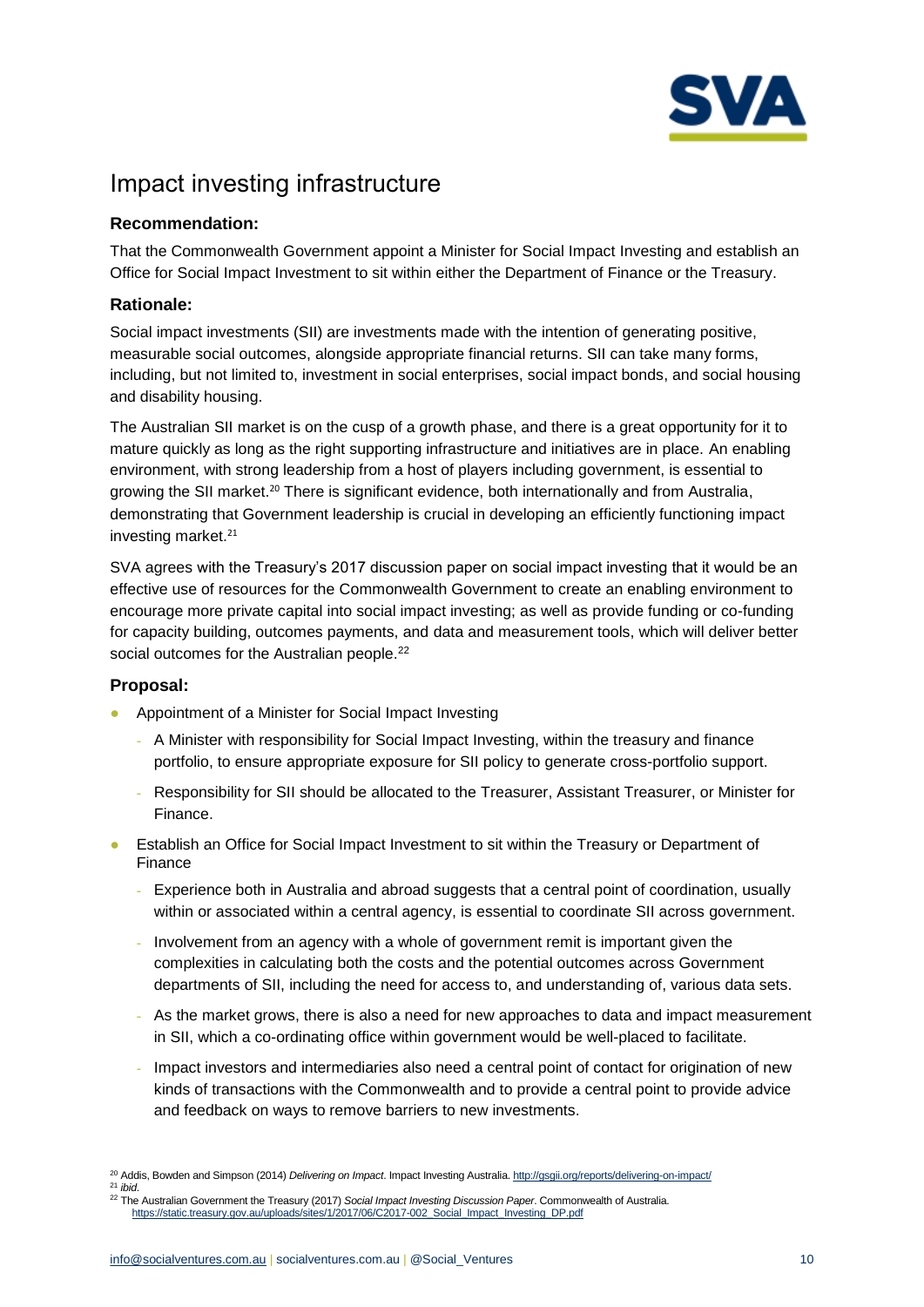

# **Funding:**

The cost of establishing an Office for Social Impact Investing within the Treasury is scalable depending on intended scope. Initial establishment with a focus on inter-departmental and intergovernmental co-ordination, policy development and advice, and some data management, and a 'shop front' for impact investors and intermediaries would be in the order of \$4.4 million over the forward estimates.<sup>23</sup> Funding for implementation of social impact investment initiatives, such as those proposed elsewhere in this submission, would be additional to this. Creating a new Ministerial portfolio would not incur any additional cost to the Budget.

<sup>23</sup> This estimate is based on four years of funding for a staff of 6 FTE, ranging from an SES Band 1 to APS6, including on-costs.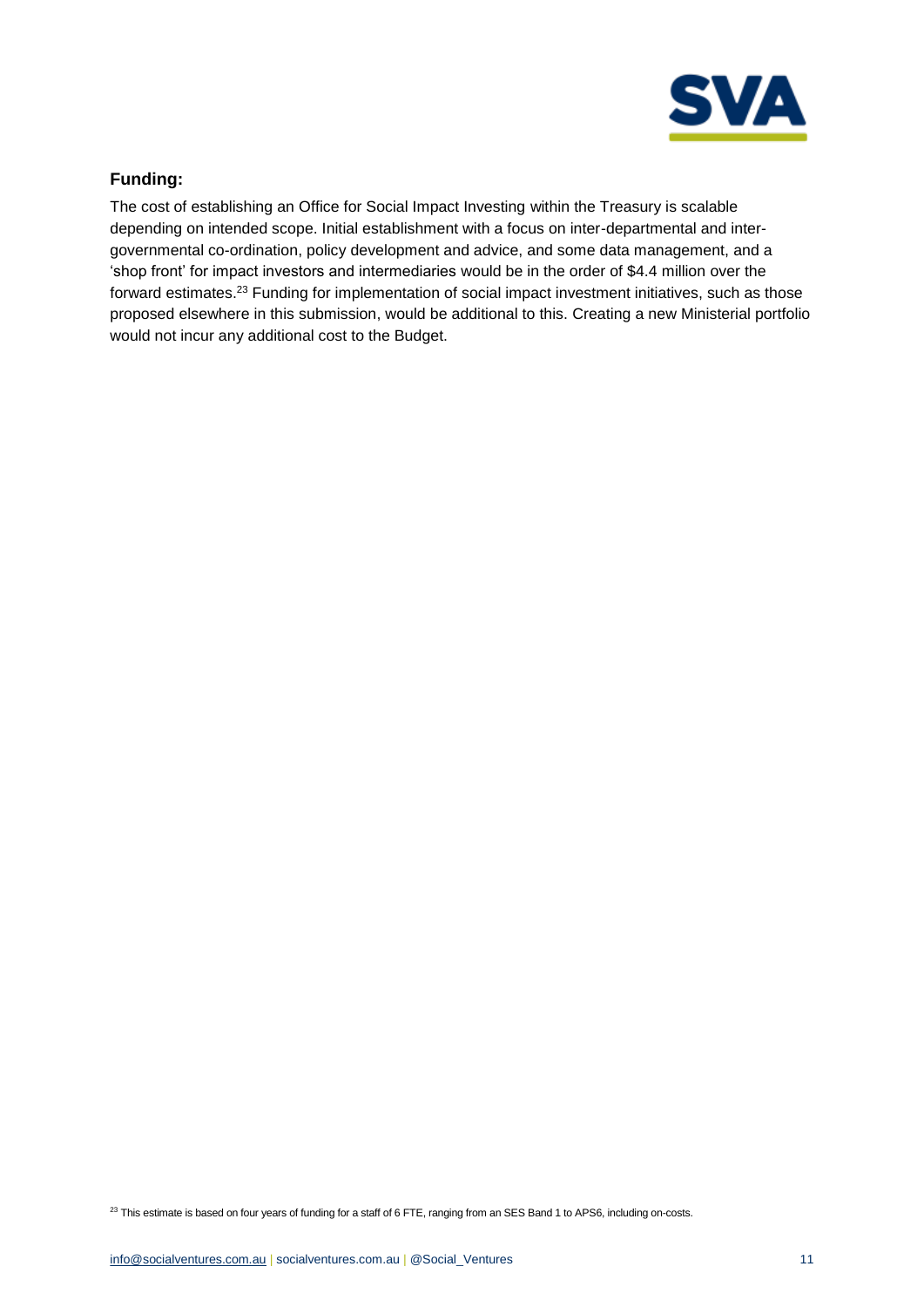

# Contract Readiness Fund for social enterprise

# **Recommendation:**

That the Commonwealth Government expand the existing Sector Readiness Fund for social enterprises to include a **Contract Readiness Fund** of \$5 million over the forward estimates. This fund would enable social enterprises to access the specialist support services they need to position them to win and deliver on large social procurement contracts.

# **Rationale:**

Social procurement is the innovative use of business and government purchasing power to create social value. Social procurement contracts are typically issued by either government or businesses and include consideration of social factors – such as employment of disadvantaged groups – in the tendering process. This can underpin demand for the products and services supplied by social enterprises, in which impact investors can then invest.

Australia is experiencing significant growth in social procurement due to the increased use of business and government purchasing power to create social value.

Governments are critical to the acceleration of social procurement. For example, the Commonwealth Government has committed to place 3 per cent of its procurement contracts with Indigenous suppliers - an estimated 1,500 contracts or \$135 million each year.<sup>24</sup> The Victorian Government's Social Procurement Framework requires all government expenditure to take social outcomes into account, and in some to mandate social procurement approaches. Infrastructure projects in Victoria are starting to generate significant revenue for social enterprises and, if properly harnessed, have the potential to create thousands of jobs for people experiencing disadvantage. Social procurement in the UK has fuelled the growth of social enterprise champions such as the HCT Group, a social enterprise that operates many of London's red buses, providing 30 million passenger trips every year.<sup>25</sup> Corporations are also increasingly exploring social procurement as a means of demonstrating their commitment to corporate social responsibility.

Social procurement is not just good social policy policy, it also represents value for money. Supply Nation undertook a Social Return on Procurement analysis and found that for every \$1 spent with an indigenous business there was a \$4.41 return. 26

The growth in social procurement is already driving demand for social enterprise growth. However, the constraint in meeting this expected demand is a lack of contract-ready social enterprises at sufficient scale to deliver on large contracts. A survey of corporate and government procurement officers reveals barriers to realising the full potential of social procurement include difficulties in sourcing suitable social benefit suppliers, risk associated with breaking existing supply chain relationships and potential impacts on supply chain productivity.<sup>27</sup> Many social enterprises do not currently have the experience or expertise to successfully compete for and deliver large social procurement contracts. Social enterprises seeking to realise social procurement opportunities need a combination of business support and investment.

The Commonwealth's \$7 million investment in the Sector Readiness Fund has been an important step in growing the social enterprise marketplace in Australia. However, the current fund is only able to

<sup>&</sup>lt;sup>25</sup> See [http://www.hctgroup.org/about\\_us](http://www.hctgroup.org/about_us) for further information

<sup>&</sup>lt;sup>26</sup> Supply Nation (2018) *The Sleeping Giant: A Social Report on Supply Nation Certified Suppliers* [https://supplynation.org.au/wp](https://supplynation.org.au/wp-content/uploads/2018/08/Sleeping-Giant-Report.pdf)[content/uploads/2018/08/Sleeping-Giant-Report.pdf](https://supplynation.org.au/wp-content/uploads/2018/08/Sleeping-Giant-Report.pdf)

<sup>27</sup> Barraket and Loosemore (2018) Co-creating social value through cross-sector collaboration between social enterprises and the construction industry' *Construction Management and Economics* Vol 36 Issue 7[. https://doi.org/10.1080/01446193.2017.1416152](https://doi.org/10.1080/01446193.2017.1416152)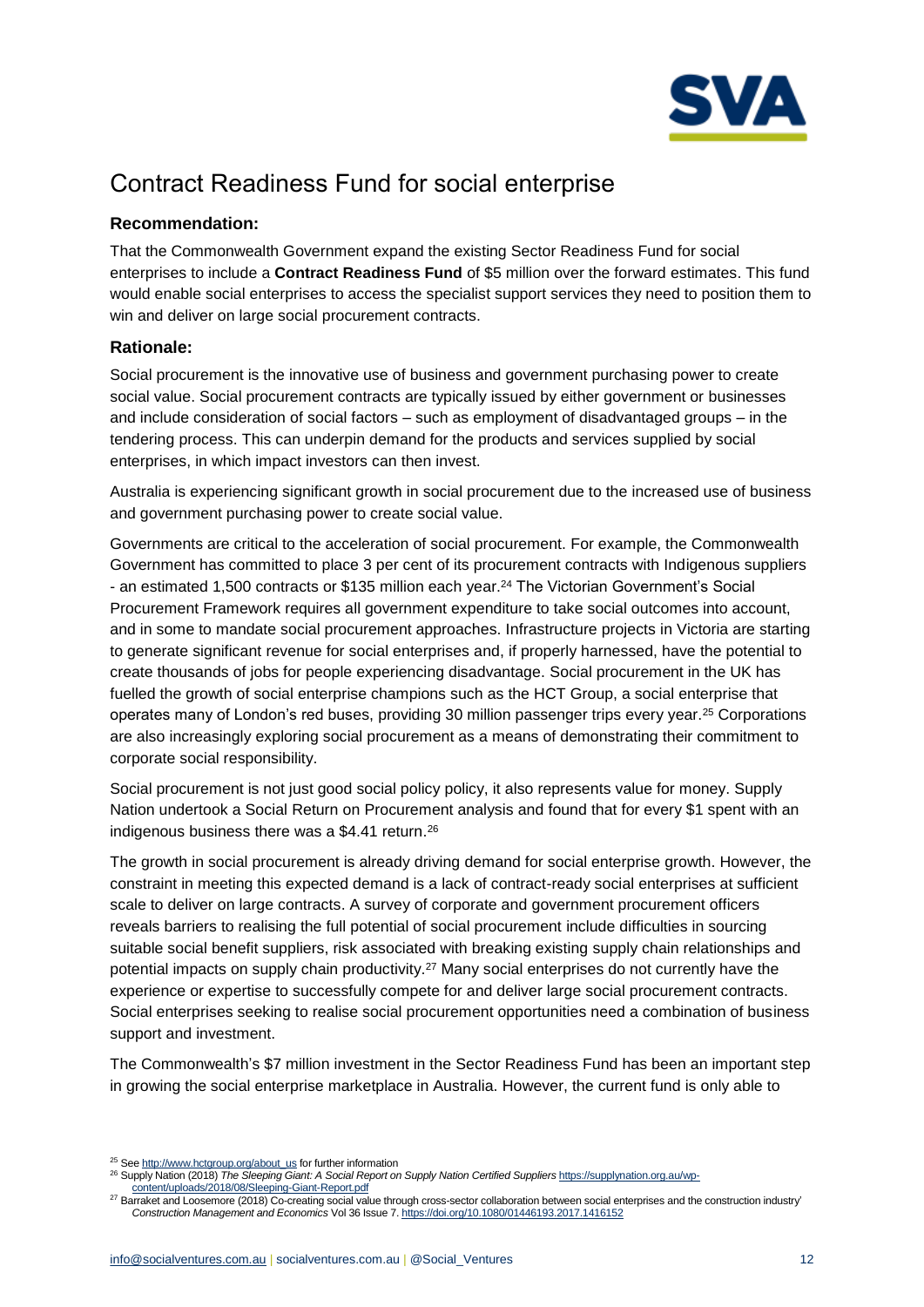

support social enterprises who need assistance to raise capital. In many cases, social enterprises that are seeking to win and deliver on large contracts do not need additional investment but do need other specialist support. There is a substantive gap in the Australian market for this contract readiness support.

To ensure that social enterprises maximise the potential of the emerging social procurement opportunities, SVA has launched a new contract readiness support initiative. This is a pilot program to support social enterprises to win and deliver large social procurement contracts, via a combination of social enterprise growth advisory services, transaction services and post-contract support.

While this initiative has significant potential, it is currently philanthropically funded and is limited in scale and duration. SVA believes that broader government support for capacity building activities could provide the necessary tools to support the growth and sustainability of social enterprises around the country at a much larger scale.

An expansion in the size and scope of the Sector Readiness Fund to include a Contract Readiness Fund could provide the necessary capacity building capability to support the growth and sustainability of social enterprises around the country. Such a fund could contribute to the wider social enterprise ecosystem by sharing case studies, tools, contributing to key events and common ecosystem platforms which provide greater information and access to all interested parties.

#### **Case study: Vanguard Laundry Services**

In 2016, SVA was instrumental in raising \$6 million of capital from a blend of philanthropy, government, local investors and bank finance to setup Vanguard Laundry Services (VLS) which is a start-up non-profit commercial laundry based in Toowoomba. SVA worked to help deliver the Vanguard Laundry social procurement deal through partnering with St Vincent's Hospital and the Toowoomba Clubhouse. Luke Terry, an experienced entrepreneur, had a vision to open a commercial laundry social enterprise in Toowoomba and saw the business as an opportunity to support the local community by employing people with mental health issues.

SVA provided strategic and commercial advice, brokered pro-bono legal support, recruitment assistance and support to transform this business opportunity from an idea into a leading Australian social enterprise. Vanguard Laundry in Toowoomba now has a \$14 million contract with St Vincent's Health and employs 40 staff. The laundry is aiming for 1000 staff within 10 years.

The ultimate beneficiaries of a Contract Readiness Fund will be disadvantaged Australians who will be able to access jobs, many of them for the first time. The exact characteristics of the beneficiaries will depend on the social enterprises supported, but based on SVA experience and FASES data, we expect cohorts to include people with disabilities, young people, disadvantaged women, unemployed people and Aboriginal and Torres Strait Islander people. Ultimately, social enterprises are responsive to local needs, and can be targeted towards key cohorts facing acute challenges, such as refugees and recent migrants, older Australians and workers affected by industry restructuring.

There is a growing body of international and local evidence to support the establishment of a Contract Readiness Fund. Internationally, the most conclusive evidence comes from the UK Investment & Contract Readiness Funding (ICRF), a £13.2 million grant fund that aimed to increase the number and scale of social ventures that are investable and able to compete for public sector contracts on a level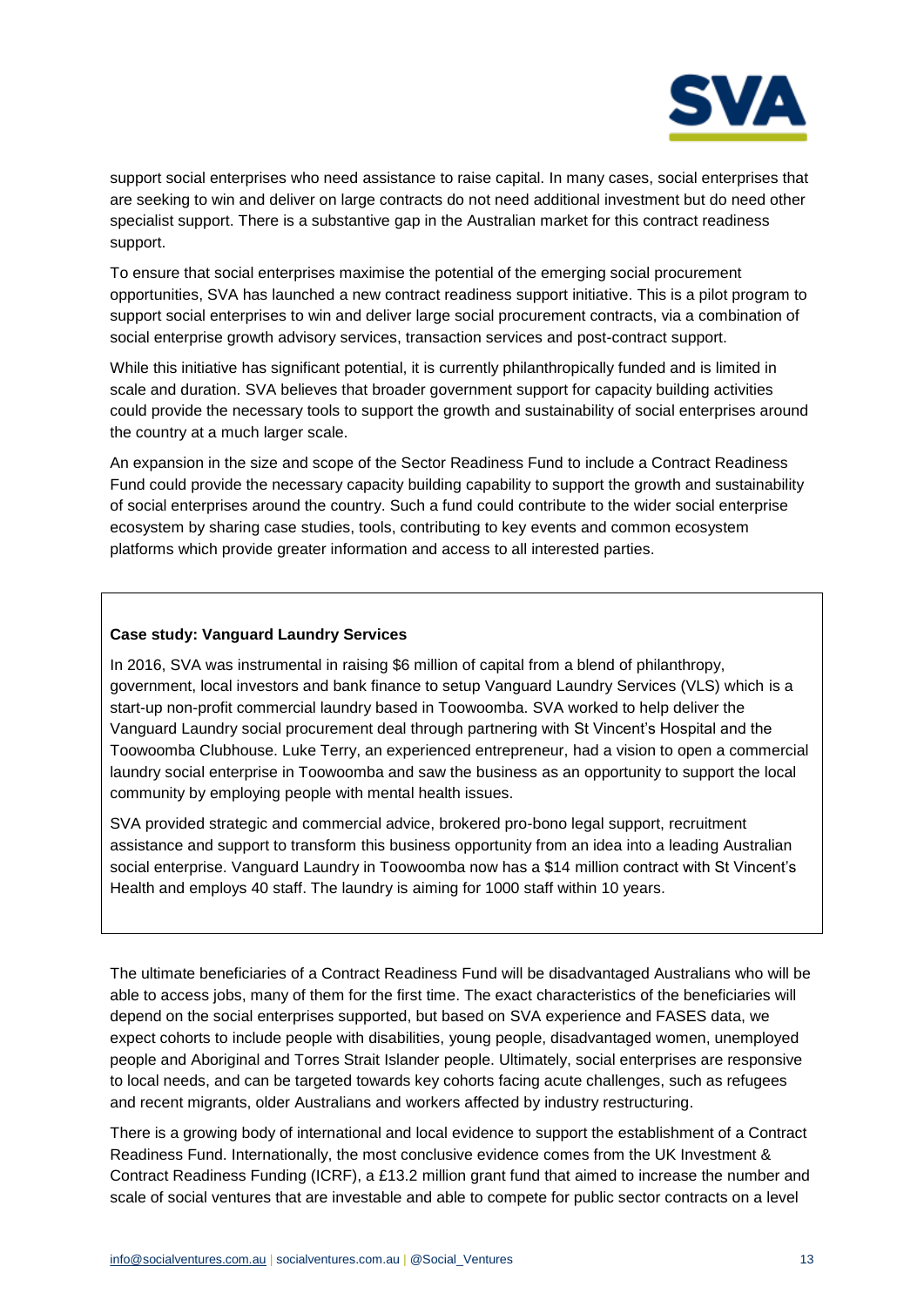

playing field. 155 ventures received grants to pay for investment and contract readiness support, with an average grant size of £85,000.<sup>28</sup>

This support led to £233 million of value being unlocked, including £154 million of contracts. In other words, every £1 spent by government on contract readiness unlocked £23 of contract value. 89 per cent of ventures reporting increased contract readiness as a direct result of ICRF support. <sup>29</sup> Ventures consistently reported that ICRF helps to build the capabilities of ventures for the longer term rather than simply helping them access specific short-term opportunities. Across a range of dimensions, ventures report significant increases in their skills and knowledge thanks to the help they have received. The most significant increases were for approaching legal issues; measuring impact; and building a case for expansion<sup>30</sup>. More recently, the UK Cabinet Office, Big Society Capital and Big Lottery Fund have jointly established the Access Foundation, a £100m foundation aimed at helping early stage social enterprises and charities access finance. The Access Foundation will deliver support via a Growth Fund (providing matched loan and grant capital up to £150,000) and its capacity building programs.<sup>31</sup>

## **Proposal:**

For social procurement (and impact investing) to achieve its full potential, the social enterprise market will need to continue to scale – and bringing in expert capacity building support is critical for this.

We recommend that the Commonwealth Government provide \$5 million for a Contract Readiness Fund, as an expansion of the existing \$7 million Sector Readiness Fund. This would support 20-30 social enterprises to scale nationally, via winning and delivering multiyear contracts over \$1 million. This will create new employment opportunities for disadvantaged Australians as well as significant lasting improvement in the capability and financial sustainability of social enterprises.

In the long-term, this network of 20-30 leading social enterprises in major business-to-business industries, would have operations in most states and territories and have the scale and sophistication to transact directly with Government and ASX companies – without any external support.

## **Funding:**

An investment of \$5 million over the forward estimates would enable up to 30 social enterprises nationally to scale to win and deliver multi-year contracts over \$1 million. Funds of this scale would be sufficient to make a meaningful difference in the market, while not overwhelming the existing capacity of the sector to engage.

<sup>28</sup> Ecorys UK on behalf of UK Cabinet Office (2015) *In Pursuit of Readiness: Evaluation of the Investment and Contract Readiness Fund* <https://www.sibgroup.org.uk/resources/in-pursuit-of-readiness> <sup>29</sup> *ibid.*

<sup>30</sup> Boston Consulting Group (2014) *Ready, willing and able: an interim review of the Investment and Contract Readiness Fund*,

https://www.gov.uk/government/publications/investment-and-contract-readiness-fund-interim-review-report <sup>31</sup> See <https://access-socialinvestment.org.uk/> for further info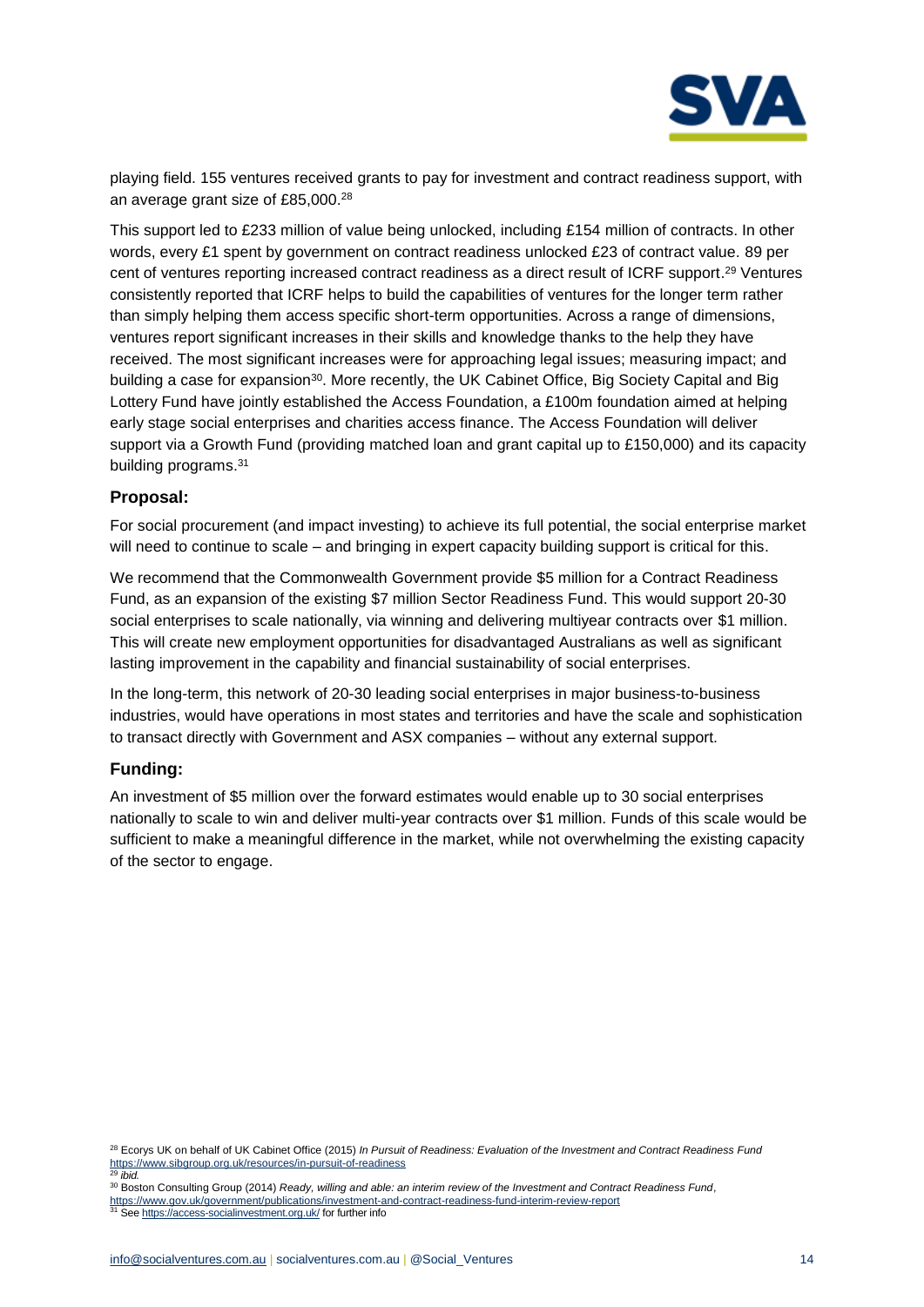

# Outcomes Fund

# **Recommendation:**

That the Commonwealth Government establish an Outcomes Fund to support the development of Social impact investments (SIIs) in Australia, including Social Impact Bonds and other 'pay for success' mechanisms.

## **Rationale:**

Social impact investments (SII) are investments made with the intention of generating positive, measurable social outcomes, alongside appropriate financial returns. 'Pay for success' mechanisms, such as Social Impact Bonds, reflect a new approach to government procurement, where governments pay service providers when they achieve a set of social 'outcomes', rather than just on the traditional 'outputs' basis. SIBs typically finance preventive and early intervention services that tackle social issues that generate long term savings for government. The structure allows for a sharing of risk between government, service providers and private investors.

While the experience in the states has been that SIBs take time to develop, they have significant benefits beyond the individual transaction. SIBs have been shown to improve the capability of governments and service providers to:

- Understand and quantify the true costs of different interventions across departments;
- Work within outcomes-based contracts;
- Rigorously monitor and evaluate service outcomes: and
- Participate in control trials.

The SIB market in Australia has to date been driven by state governments who have sought out programs to address state level costs including child protection, prison populations, avoidable hospital and healthcare expense and acute homelessness services. As of December 2018, thirteen SIBs have been contracted across Victoria, New South Wales, Queensland and South Australia, with more currently being developed.

Developing a market for SIBs in Australia on a national scale will require partnerships between different levels of government and service providers to be successful. There are substantial opportunities for the Commonwealth Government to benefit from the potential long-term savings that pay for success models may generate.

There are already several state SIBs which are likely to generate benefits for the Commonwealth Government. One example is the Aspire Social Impact Bond (SIB) in South Australia, as shown in Figure 1. A range of investors have invested \$9 million (via a trust) in a preventative program undertaken by Adelaide's Hutt St Centre which will in turn seek to generate improved outcomes in the areas of bed days in hospital, criminal convictions and the use of acute homelessness services. Improvement against a baseline will determine the savings to the South Australian Government and a share of those benefits is passed back to investors over the 7.75 year term of the SIB. A core component of the intervention methodology is providing extensive support to individuals to enable them to re-engage with the workforce.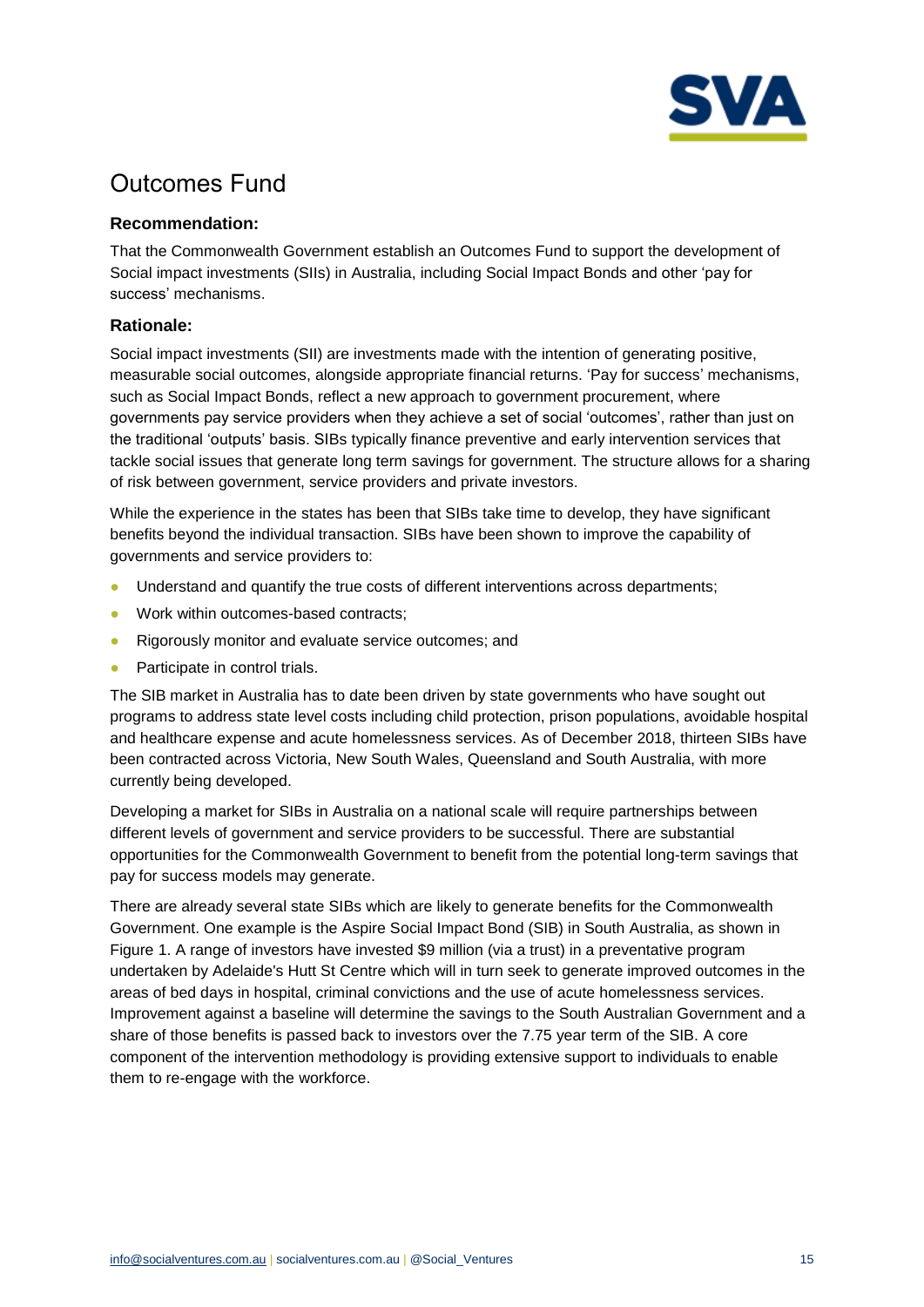

## *Figure 1: Structure of the Aspire Social Impact Bond*



The recently contracted Sticking Together SIB, Australia's first SIB addressing youth unemployment, is also expected to generate long-term returns, the bulk of which will flow to the Commonwealth Government. This innovative transaction is expected to generate a positive impact through participants' increased time spent productively engaged in work or work-like activities, along with improved wellbeing, reduced reliance on welfare and greater lifetime earnings.

The Sticking Together Project is an intensive 60-week coaching program that supports young people to get ready for work and, importantly, develop life skills that enable them to stick with their jobs. It was developed by SYC, a highly experienced non-profit service provider that has delivered employment, training, housing and wellbeing services to young people for 60 years.

The program aims to work with around 870 young people aged 18 to 24 in New South Wales, who are unemployed and have high barriers to employment (Stream B and C job seekers in the jobactive system). The program will find ways to improve each young person's connectedness, motivation and personal self-worth through the lens of home, health and relationships, and will also provide support to their employers.

Establishing an Outcomes Fund to support transactions like these could catalyse additional investments from state governments, particularly in areas where the long-term financial benefits are sufficiently split between the federal and state governments that the investment is not viable from a state government angle but would be worthwhile from a national point of view.

## **Proposal:**

In the 2017-18 Budget, the Commonwealth Government committed \$22 million to support social impact investments, including funding to support partnerships with State and Territory governments to develop and trial SII initiatives that help young people at risk of homelessness, and other vulnerable priority groups. The 2018-19 Budget included an additional \$6.7 million over four years to build the capacity of the Australian SII sector by undertaking longitudinal studies and through the development of an impact framework aligning with the Commonwealth Government principles for social impact investing. The framework will be published online, along with supporting resources for measuring the impact for social enterprises.

As a next step, the Commonwealth Government could consider catalysing new SIBs via the establishment of an Outcomes Fund to supplement State and Territory government SIBs, as shown in Figure 2.